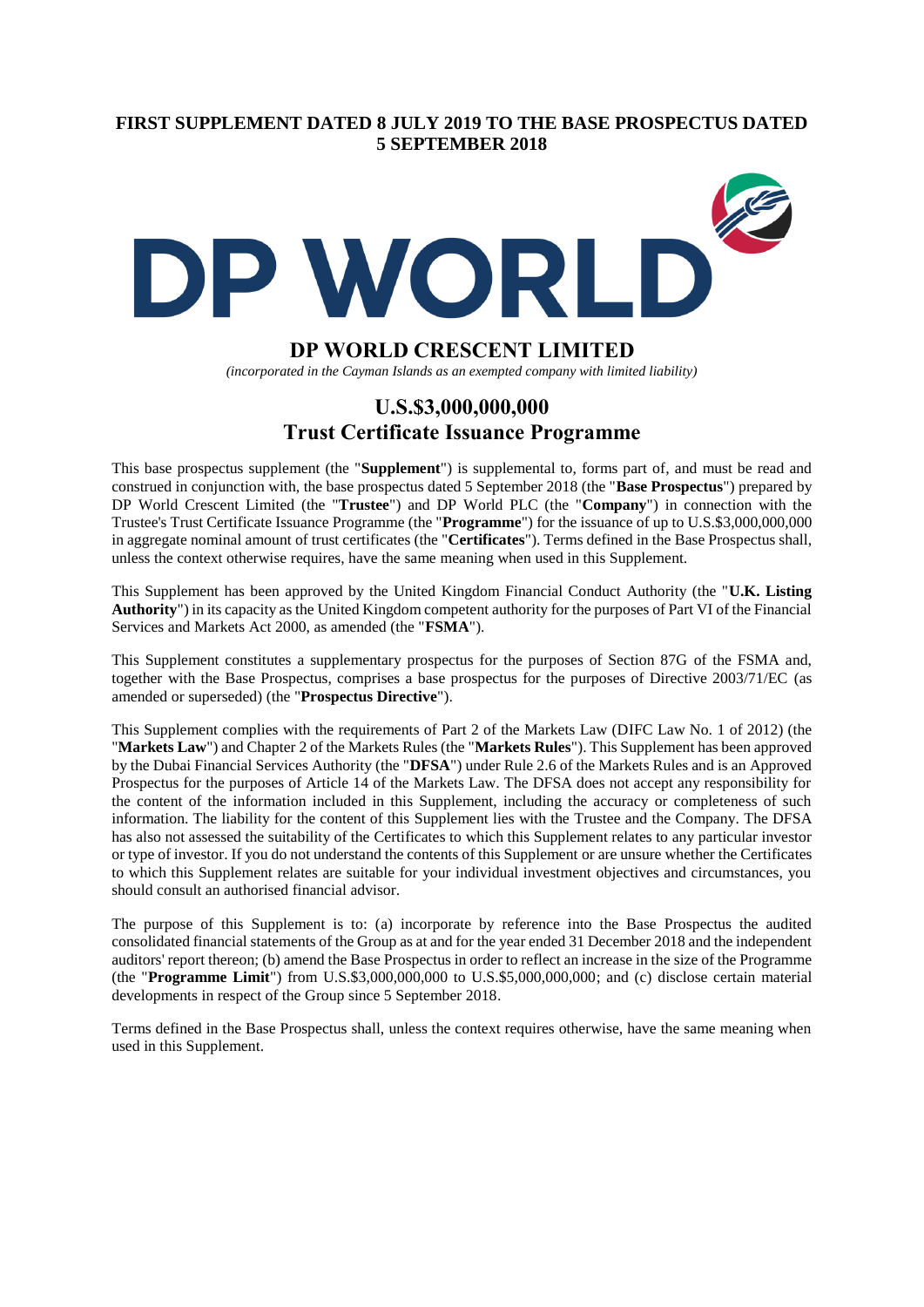#### **IMPORTANT NOTICES**

Each of the Trustee and the Company accepts responsibility for the information contained in this Supplement and declares that, having taken all reasonable care to ensure that such is the case, the information contained in this Supplement is, to the best of its knowledge, in accordance with the facts and does not omit anything likely to affect the import of such information.

Information which is updated by reference to one section of the Base Prospectus may be repeated or referred to in other sections of the Base Prospectus. Accordingly, to the extent that there is any inconsistency between: (a) any statement in this Supplement or any statement incorporated by reference into the Base Prospectus by this Supplement; and (b) any other statement in, or incorporated by reference into, the Base Prospectus, the statements in (a) above will prevail.

None of the Arrangers, the Dealers, the Delegate or the Agents have independently verified the information contained herein. Accordingly, no representation, warranty or undertaking in respect thereof, express or implied, is made. None of the Arrangers, the Dealers, the Delegate or the Agents or any of their respective affiliates accepts any responsibility for: (i) the accuracy or completeness of the contents of this Supplement or any information incorporated by reference into this document; (ii) any other statement made, or purported to be made, by a Dealer or on its behalf in connection with the Trustee, the Company, this Supplement or the issue and offering of Certificates under the Programme; or (iii) any acts or omissions of the Trustee, the Company or any other person in connection with this Supplement or the issue and offering of Certificates under the Programme. Each of the Dealers, the Delegate and the Agents accordingly disclaims all and any liability whether arising in tort or contract or otherwise which it might otherwise have in respect of this Supplement or any such statement. Neither this Supplement nor any other information supplied in connection with the Programme or any Certificates: (1) is intended to provide the basis of any credit or other evaluation; or (2) should be considered as a recommendation by the Trustee, the Company, the Dealers, the Delegate or Agents that any recipient of this Supplement or any other information supplied in connection with the Programme or any Certificates should purchase any Certificates. Each investor contemplating purchasing any Certificates should make its own independent investigation of the financial condition and affairs, and its own appraisal of the creditworthiness, of the Trustee and the Company.

Save as disclosed in this Supplement, no other significant new factor, material mistake or inaccuracy relating to the information included in the Base Prospectus which is capable of affecting the assessment of the Certificates issued under the Programme has arisen or been noted, as the case may be, since publication of the Base Prospectus.

Copies of this Supplement, the Base Prospectus and the documents incorporated by reference are available for viewing at the market news section of the London Stock Exchange website (http://www.londonstockexchange.com/exchange/news/market-news/market-news-home.html) and on the Dubai Financial Service Authority's website (https://www.dfsa.ae/DFSA-Listing-Authority/Approved-Documents) and during normal business hours from the registered office of the Trustee at the offices of Conyers Trust Company (Cayman) Limited, Cricket Square, Hutchins Drive, P.O. Box 2681, Grand Cayman KY1- 1111, Cayman Islands and copies may be obtained during normal business hours from the registered office of the Issuing and Paying Agent at Winchester House, 1 Great Winchester Street, London EC2N 2DB, United Kingdom.

This Supplement and the Base Prospectus do not constitute an offer to sell or the solicitation of an offer to buy any Certificates by or on behalf of the Trustee, the Company or any Dealer in any jurisdiction to any person to whom it is unlawful to make the offer or solicitation in such jurisdiction. For a more complete description of certain restrictions on offers and sales of the Certificates described in this Supplement and the Base Prospectus, see "*Subscription and Sale and Transfer and Selling Restrictions*" in the Base Prospectus.

An investor which has agreed, prior to the date of publication of this Supplement, to purchase or subscribe Certificates may withdraw its acceptance before the end of the period of two working days beginning with the first working day after the date on which this Supplement is published, in accordance with the Prospectus Directive and Section 87Q(4) to (6) (inclusive) of the FSMA.

The Certificates have not been and will not be registered under the United States Securities Act of 1933, as amended (the "**Securities Act**") or any U.S. state securities laws and the Certificates may not be offered, sold or delivered within the United States or to, or for the account or the benefit of, U.S. persons (as defined under Regulation S under the Securities Act) unless anexemption from the registration requirements of the Securities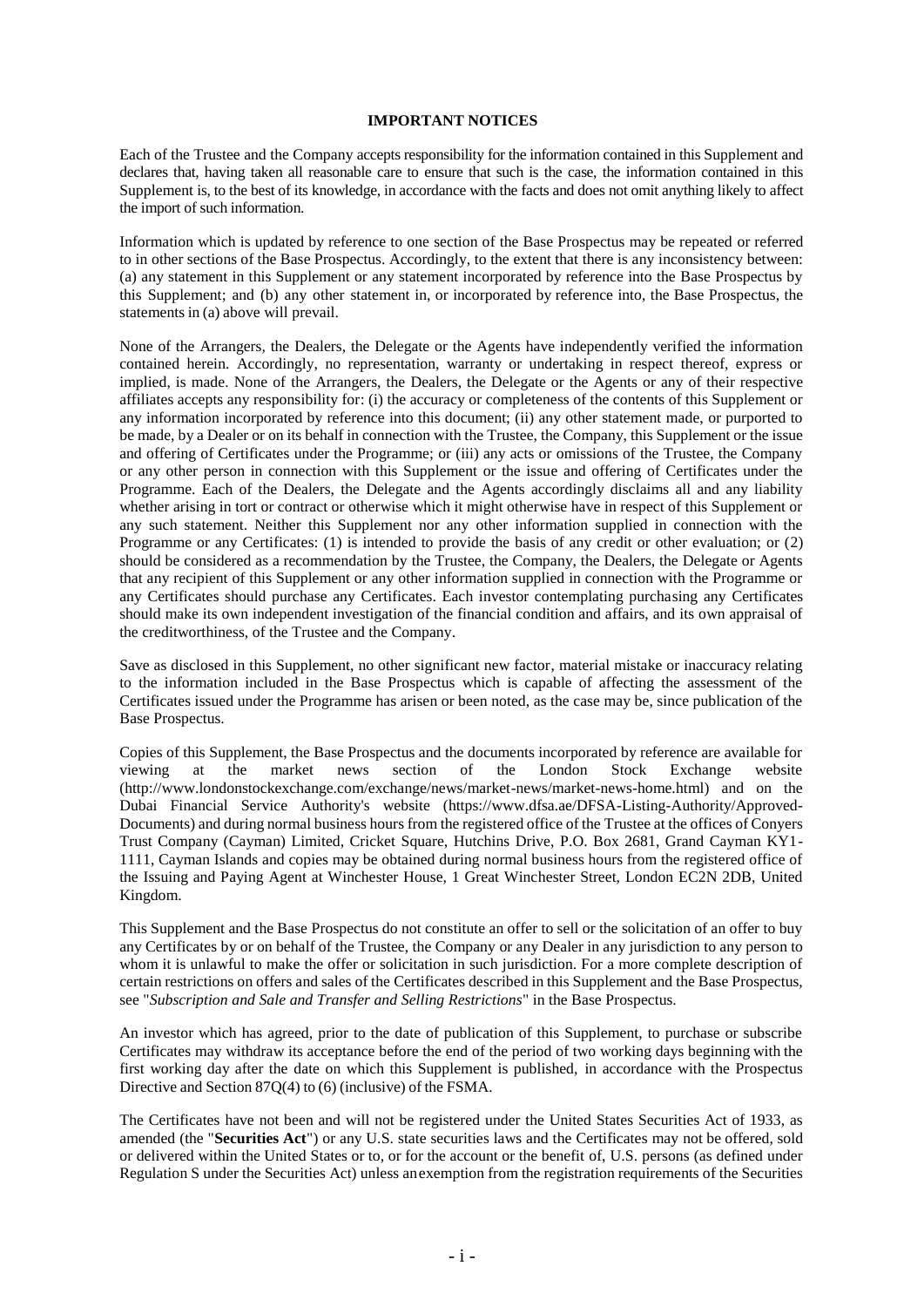Act is available and the offer or sale is made in accordance with all applicable securities laws of any state of the United States and any other jurisdiction.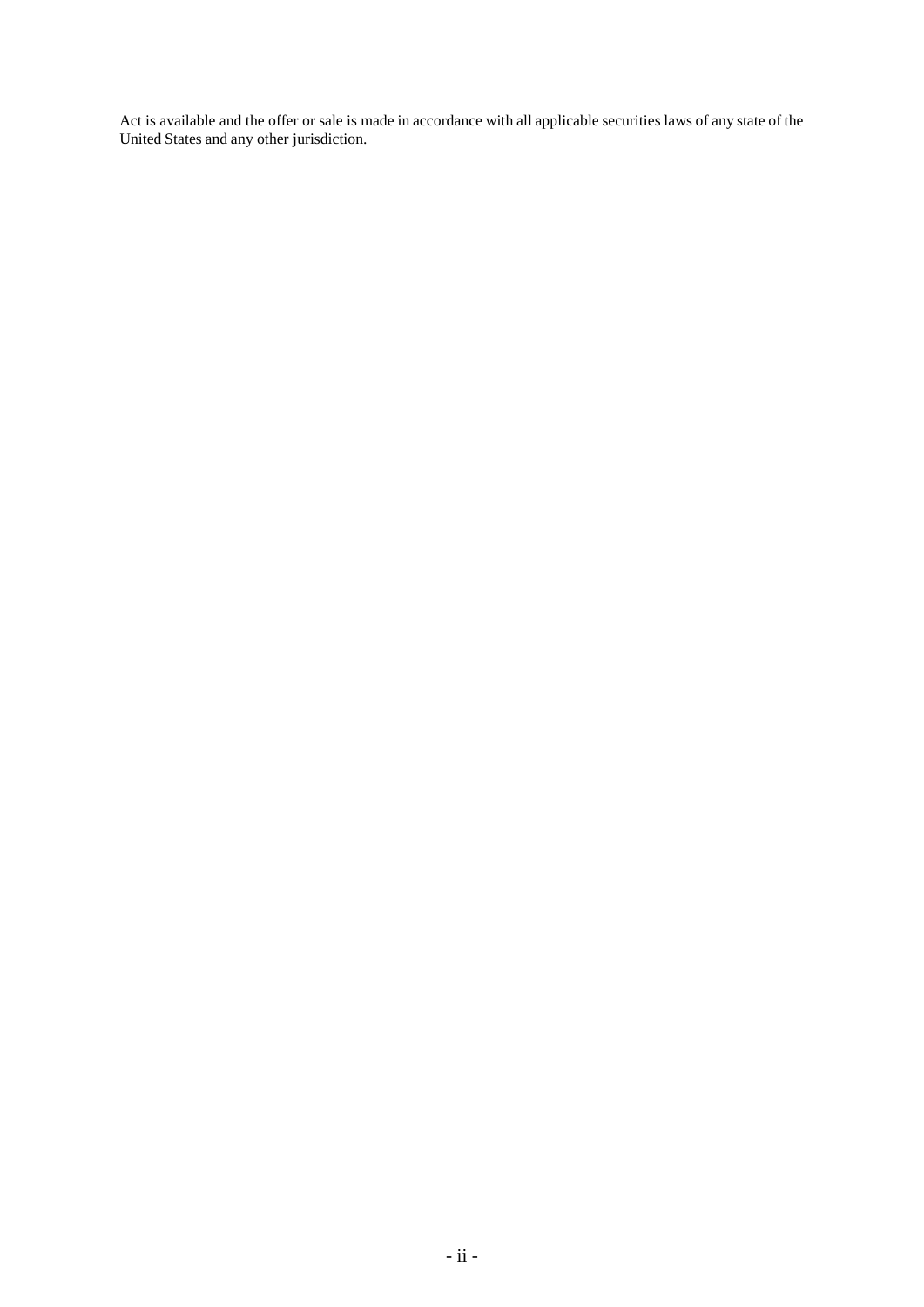#### **UPDATES TO THE BASE PROSPECTUS**

With effect from the date of this Supplement, the information appearing in, or incorporated by reference into, the Base Prospectus, shall be amended and/or supplemented by the information set out as follows:

#### **PUBLICATION OF THE GROUP'S YEAR END 2018 FINANCIAL STATEMENTS**

On 14 March 2019, the Group published its audited consolidated financial statements as at and for the year ended 31 December 2018, together with the independent auditors' report thereon (the "**Year End Financial Statements**").

A copy of the Year End Financial Statements has been filed with the U.K. Listing Authority and the DFSA and the Year End Financial Statements are incorporated by reference in, and form part of, this Supplement in their entirety and, by virtue of this Supplement, form part of the Base Prospectus.

A copy of the Year End Financial Statements can be viewed on the website of the Company at: https://www.dpworld.com/-/media/82C51A91422A4AEBB83655E376DD2472.ashx.

For the avoidance of doubt, any documents incorporated by reference in the Year End Financial Statements shall not form part of this Supplement or the Base Prospectus. Any parts of the Year End Financial Statements which are not expressly incorporated by reference in this Supplement as provided above are either not relevant for investors or are covered elsewhere in this Supplement.

The sub-section headed "*Significant or Material Change*" on page 216 of the Base Prospectus shall be deemed to be replaced in its entirety with the following paragraph:

"There has been no significant change in the financial or trading position of the Company or the Group and there has been no material adverse change in the prospects of the Company or the Group, in each case, since 31 December 2018."

### **INCREASE IN THE PROGRAMME LIMIT**

As of the date of this Supplement, the Programme Limit has been increased from U.S.\$3,000,000,000 to U.S.\$5,000,000,000. Accordingly, the aggregate face amount of all Certificates from time to time outstanding under the Programme will not at any time exceed U.S.\$5,000,000,000 (or its equivalent in other currencies).

### **RECENT DEVELOPMENTS**

The following shall be added to the first bullet point under the sub-section headed "*Legal Proceedings*" on page 165 of the Base Prospectus:

"CCTL's appeal was allowed by the Division Bench of Madras High Court following which CPT filed a special leave petition in the Supreme Court against the Division Bench's order. The special leave petition was heard on 4 February 2019 where the Supreme Court dismissed this petition and upheld the arbitration award in favour of CCTL."

The following shall be added to the second bullet point under the sub-section headed "*Legal Proceedings*" on page 165 of the Base Prospectus:

"In a further arbitral award on 29 March 2019, the LCIA confirmed that Djibouti must pay to Doraleh Container Terminal S.A. ("**DCT**") an amount of: (a) U.S.\$148.8 million (plus compound interest at 3 per cent. per annum) for non-payment of royalties for traffic not transferred to DCT once it became operational; and (b) U.S.\$385.7 million (plus simple interest at 3 per cent. per annum) for breach of exclusivity by developing container facilities at Doraleh Multipurpose Terminal, with further damages possible if Doraleh International Container Terminals is built by Djibouti."